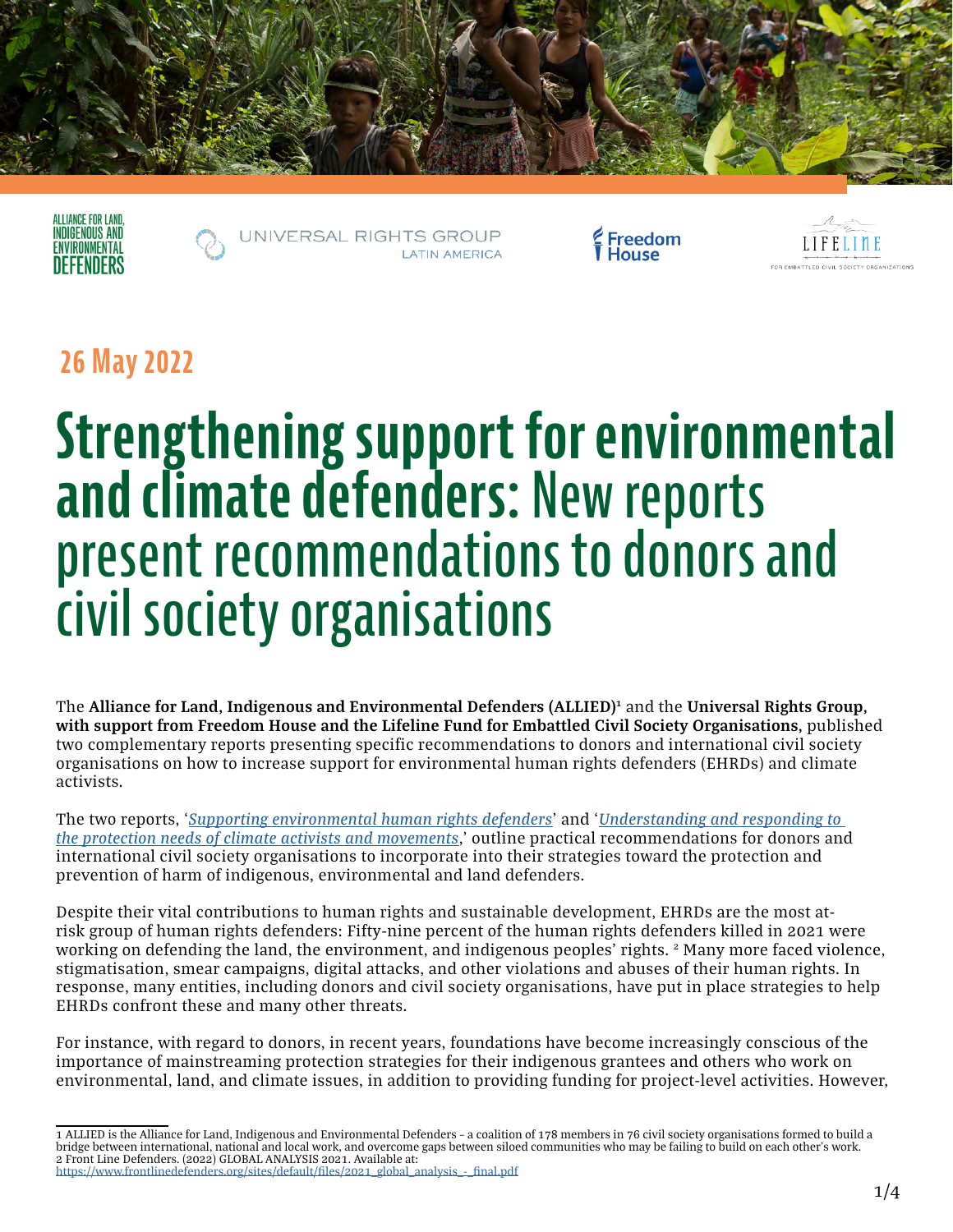funding strategies for different key issues (e.g., environment, human rights, civic space, land rights, climate change) remain largely siloed, preventing more robust responses to support EHRDs. In particular, working at the intersection of climate and human rights, climate activists are facing the protection gap once seen by other EHRDs.3

Against this backdrop, ALLIED published a report to present specific recommendations to donors and international civil society organisations on how to increase support for EHRDs. Building on this work and responding to the concern that many climate activists do not see themselves as human rights defenders, the Universal Rights Group, with support from Freedom House and the Lifeline Fund for Embattled Civil Society Organisations, published an accompanying report focusing on the need to safeguard climate activists' work and to enhance their protection.

#### Key observations

**1. OVERLAP:** Both EHRDs and climate activists come from diverse backgrounds and settings: women, indigenous defenders, urban activists, children, students, scientists, and rural communities, among many others. Despite this diversity, there is considerable overlap between the work of many human rights defenders, EHRDs, and climate activists. Due to the interlinked nature of the three environmental crises, most EHRDs also defend the climate; likewise, the protection of the environment is embedded in the work of many climate activists. At the same time, because of the interwined relationship between human rights and the environment, many EHRDs and climate activists also advocate for the realisation of their human rights to life, health, food, water, and many others. Moreover, EHRDs and climate activists claim the protection of, among others, their rights to defend human rights, peaceful assembly and association, and freedom of opinion and expression to defend the environment, including its safe climate component.

**2. INTERSECTIONALITY:** The risks faced by EHRDs, including climate activists, are influenced by their specific contexts and identities. Intersectionality plays a key role in the risks faced by these defenders, as various identities increase the likelihood that violence or other tactics might be used to limit their activism or impede their resiliency. This is particularly evident in the case of women and indigenous peoples. Intersectional risks not only increase the vulnerabilities faced by defenders, but further act as a barrier to effectively seeking support.

**3. OPPOSITION TO POWERFUL INTERESTS:** In defending the environment and climate, EHRDs, including climate activists, oppose powerful political and economic interests. This often results in threats to their human rights, including their rights to life, integrity, mental health, participation, access to information, and many more.

**4. COLLECTIVE WORK:** Notwithstanding the shared traits with other human rights defenders, there are certain particularities that shape the specific risks and hence support needs of EHRDs and climate defenders. For example, EHRDs and climate activists rarely work alone but rather as part of groups – communities, networks, and movements. Because the causes they champion tend to be collective, so are their advocacy strategies. Consequently, the risks and threats they face typically impact (and target) entire groups. Additionally, most of these defenders are particularly vulnerable to the impacts of environmental degradation, which also affects entire populations.



<sup>3</sup> Knox, John. (2017). Environmental human rights defenders: risking their today for our tomorrow. Universal Rights Group. Available at: [https://www.univer](https://www.universal-rights.org/urg-policy-reports/environmental-human-rights-defenders-ehrds-risking-today-tomorrow/)[sal-rights.org/urg-policy-reports/environmental-human-rights-defenders-ehrds-risking-today-tomorrow/](https://www.universal-rights.org/urg-policy-reports/environmental-human-rights-defenders-ehrds-risking-today-tomorrow/)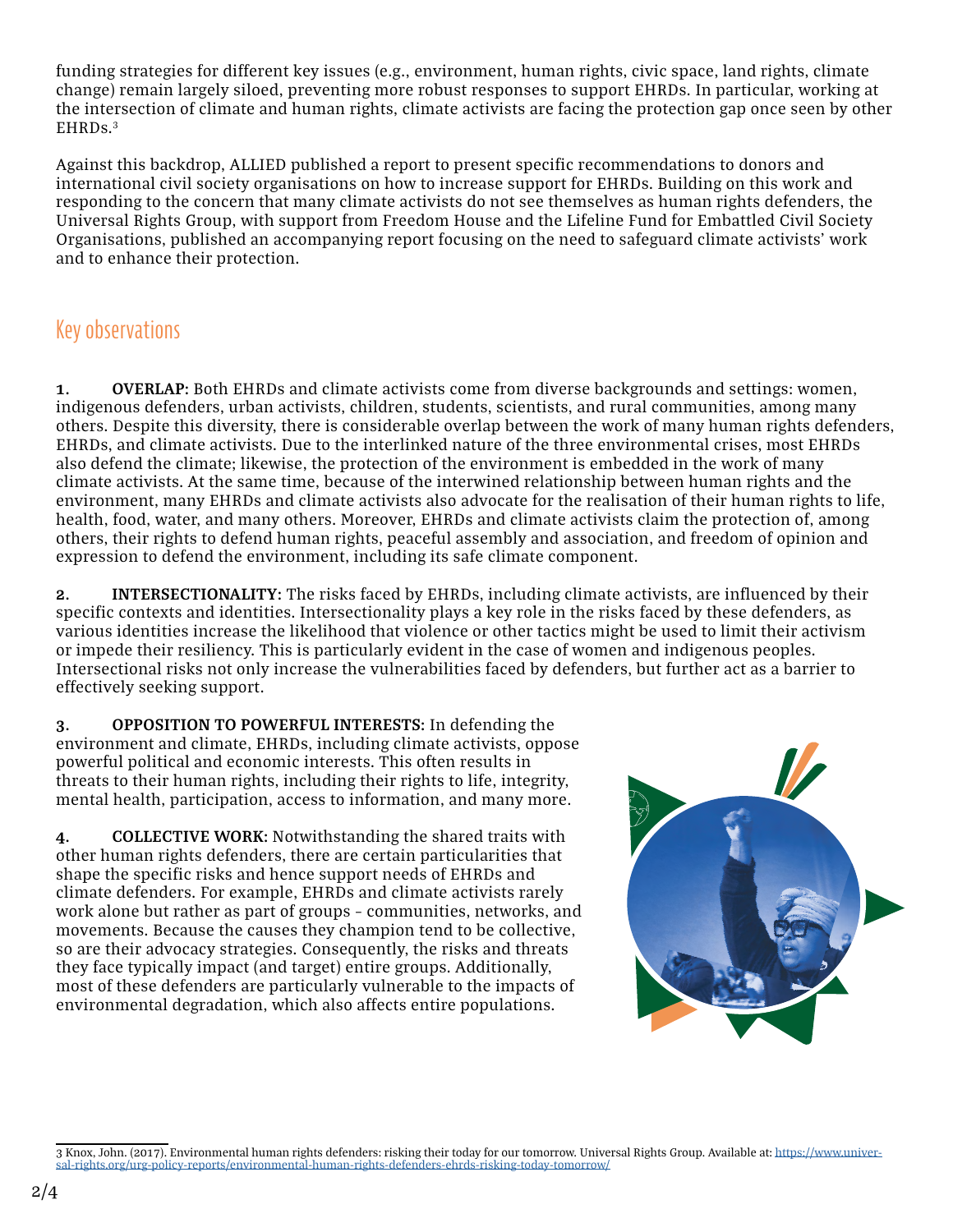## Effective strategies to deliver support for EHRDs, including climate activists:

- **a. Increase awareness of the role** of climate activists as human rights and environmental defenders, and the role of EHRDs and human rights defenders.
- b. Place a **stronger focus on the prevention** of attacks through strategies to secure an open civic space and strong environmental protection frameworks that guarantee a safe and enabling context for the defence of the environment, including its safe climate component. A pressing need of EHRDs within these efforts is the construction of positive narratives around the defence of the environment and climate, with a view to debunking misconceptions and stigmas that increase the vulnerabilities they face.



- c. Most EHRDs and climate activists are aware of the concrete obstacles and threats they face, the ways in which these should be addressed, and the types of support they need to counter such threats. Thus, at the core of effective support strategies is the recognition that **EHRDs must be agents of their own protection**. This recognition goes hand-in-hand with acknowledging that support must be tailored to their specific contexts and identities. At a practical level, it means that organisations should open spaces for the meaningful participation of EHRDs during the design, implementation, and evaluation of all support strategies.
- **d. Building resiliency** to help EHRDs, including climate activists, identify and address the risks that affect them. This includes:
	- mainstreaming and strengthening collective protection;
	- increasing access to information, including through safe physical and digital spaces and peer exchange spaces;
	- reinforcing digital protection for defenders;
	- addressing the 'hidden costs' of environmental and climate defence, including by supporting defenders through funding and capacity building to keep their organisations and communities afloat and cover living and administrative expenses;
	- offering psychological assistance, including emergency professional help;
	- providing legal advice and training to claim their rights, including but not exclusively in cases of criminalisation;
	- offering flexible funding to support environmental and climate defence activities as well as to facilitate access to other assistance strategies – such as legal support;
	- strengthening and fostering the creation of networks and alliances as key avenues to increase access to protection and support.
- e. Adopt an **intersectionality and a gender approach** to bolster specific support for and acknowledgement of women defenders, including by breaking silos with women's rights organisations and empowering women.
- f. Adopt **flexible approaches to promptly respond to emergency situations**, namely, to imminent risks to EHRDs' lives, integrity, and work. Specific areas where emergency support is most needed include digital security, legal defence, physical protection, psychological wellbeing, and humanitarian aid.
- **g. Help EHRDs claim their rights**, including justice, reparation, and non-repetition, by training and empowering them and their communities and increasing legal support.